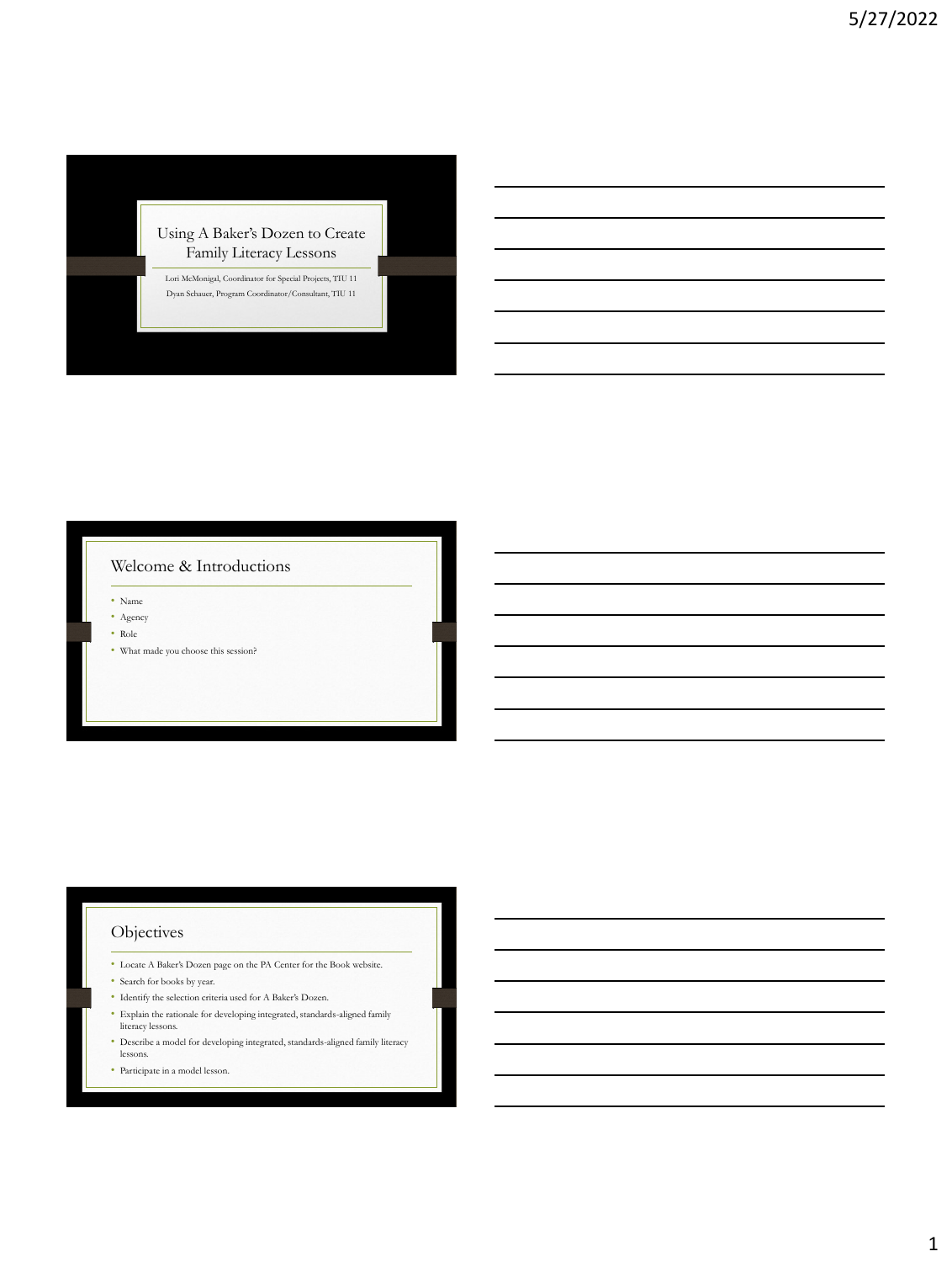#### A Baker's Dozen

- The PA Center for the Book's A Baker's Dozen is a nationwide, annual initiative to screen over 2,000 picture books each year with the goal of identifying the top 13 that fulfill the goals of family literacy programs for preschoolers.
- The list is released nationally, searchable in the Children's Literature Comprehensive Database, used by libraries, schools, family centers, and elsewhere to inspire the youngest audience members to become lifelong readers and lovers of books.
- The booklist is accompanied by activities tailored to each book on the list (free, online!) to assist parents, caregivers, and educators with enhancing young learners' reading experience while advancing reading comprehension.

## Selection Criteria

- Recent outstanding trade books whose text and illustrations are particularly suited to the interests and developmental characteristics of children between three and six years of age
- Fiction and nonfiction, as well as wordless books considered
- Text that is easily approachable
- Print that is easy to read
- Illustrations that support and extend the text
- Books that are enjoyable for reading aloud and have appeal to a wide range of families



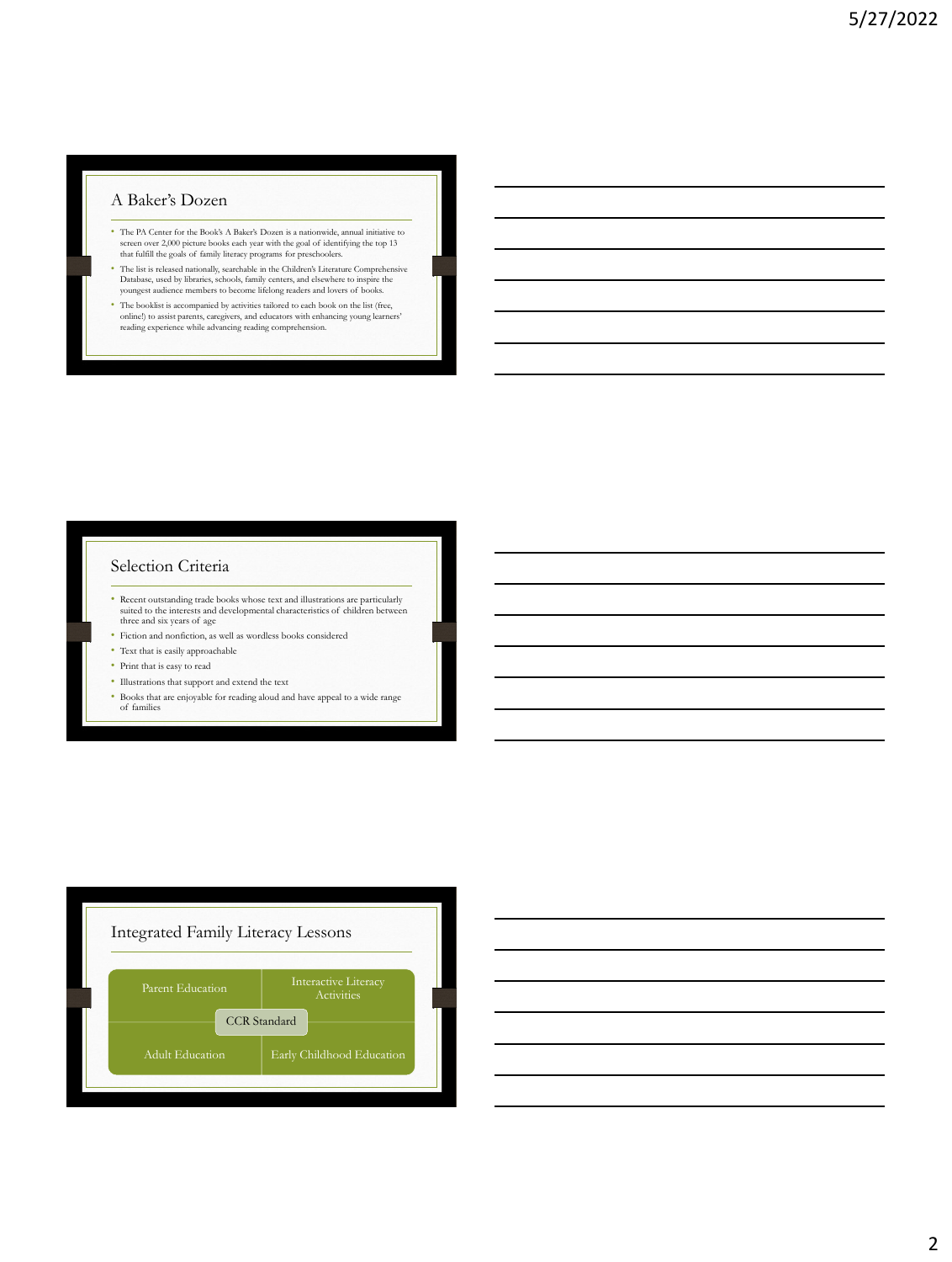#### The Goal of Parent Education

#### AC1.4 **Parent Education**

The parent education component strengthens parents'/caregivers' support of their young<br>children's literacy development and early school success. Parent education blends the practices<br>of parent/caregiver support groups and

# The Goal of ILA

AC1.5 **Interactive Literacy Activities** 

The ILA component consists of regularly scheduled sessions for parent/caregiver-child<br>Interaction when parents/caregivers and children hearn and interact together as a family unit. ILA<br>and parent education are closely conn

punctions and the introduced and modeled by an instructor, either in person or remotely.<br>ILA activities should be introduced and modeled by an instructor, either in person or remotely.<br>Instructors are expected to observe f

#### NCFL Parent Education & ILA Lessons

Aligned to a College and Career Readiness Standard

• Simplifies integration with the Adult Education component

Aligned to the NELP Predictors of Later Success

• Strong similarities to the PA Early Learning Standards and Head Start Early Learning Outcomes Framework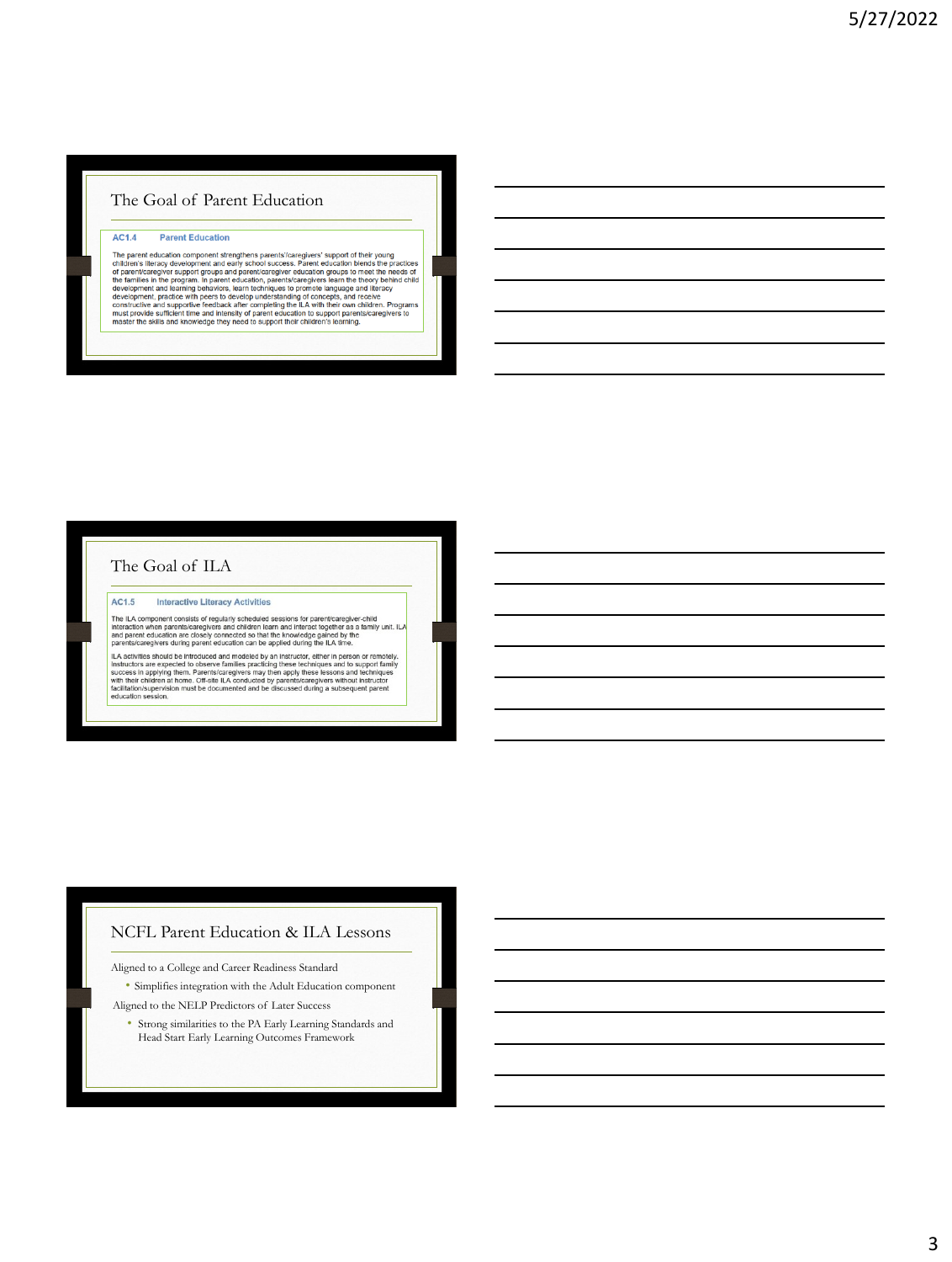# Activity Templates

Located on the PA Adult Ed Resources Website • Indicate key elements of an integrated lesson plan



### CCRS Alignment

#### **Anchor 1, Levels A, B**

Read closely to determine what the text says explicitly and to make logical inferences from it; cite specific textual evidence when writing or speaking to support conclusions drawn from the text.

- Level A: Ask and answer questions about key details in a text.
- Level B: Ask and answer such questions as *who, what, where, when, why*, and
- *how* to demonstrate understanding of key details in a text.